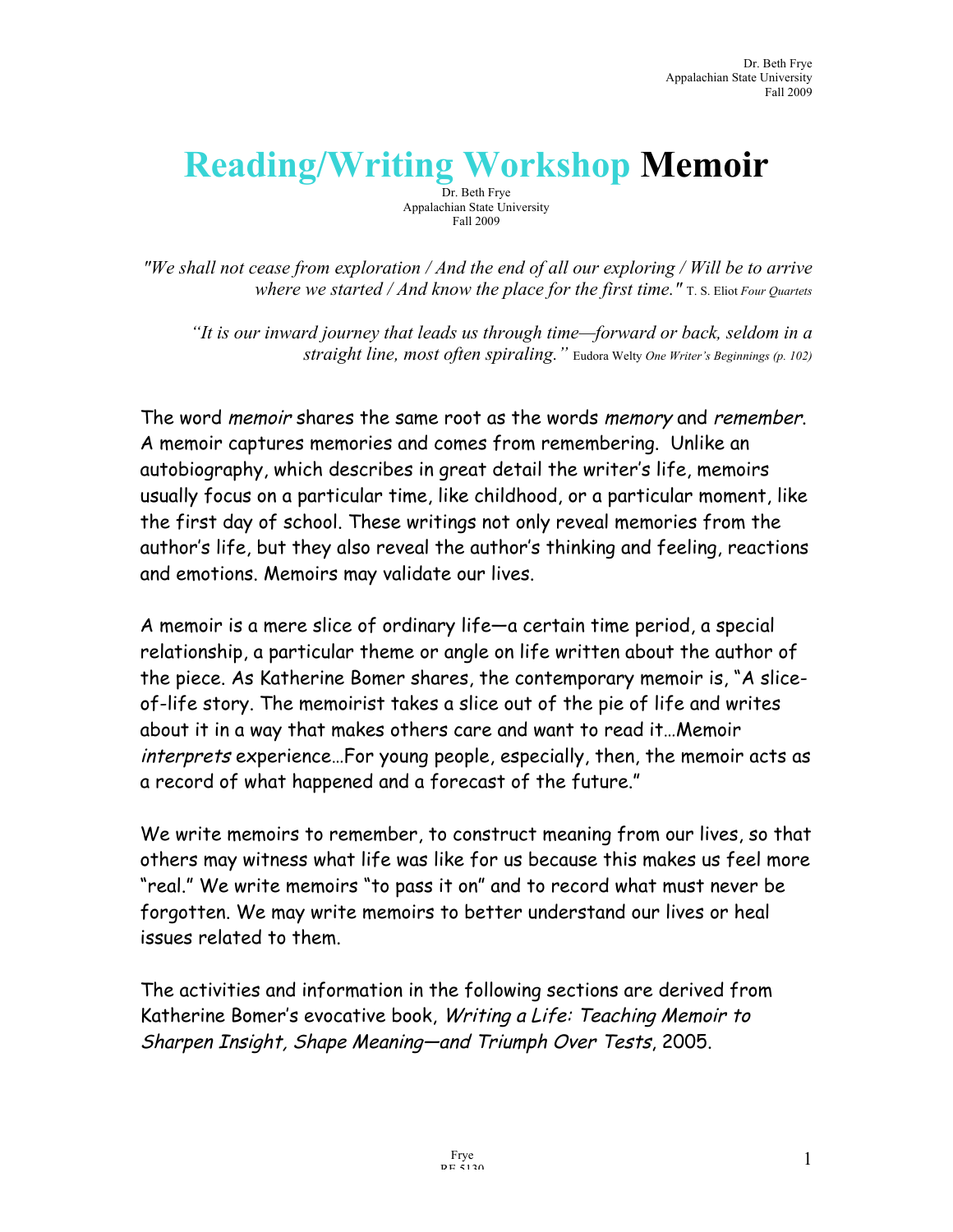### **I. Inquiry: What is a memoir?**

Begin this inquiry by asking students "What is a memoir?" Jot down students' initial responses. Come back to their responses after marinating them in memoirs!

### **II. Marinating students in Memoirs…**Immerse students in as

many picture book memoirs as possible! Also, read aloud book-length memoirs, excerpts, and poetry.

### **III. Memoir discussion and inquiry is continued** as

students investigate the genre. Come to consensus on a conceptual definition of memoir. Students should support their ideas with evidence from the books they have been reading. Genre possibilities or text structures for writing memoir are discussed:

#### **Narrative/Picture Book**

- o Moment-in-Time (Shortcut by Donald Crews)
- o Series of Snapshots or Many-Moment Piece (When I Was Young in the Mountains by Cynthia Rylant and Calling the Doves-El Canto de las Palomas by Juan Felipe Herrera and Elly Simmons, Family Pictures by Pat Mora and Carmen Lomas Garza)
- o Focus on relationship(s) (My Rotten Redheaded Older Brother by Patricia Polacco)
- **Photo/Picture Snapshots** (Looking Back by Lois Lowry and Family Pictures-Cuadros de Familia by Carmen Lomas Garza)
- **Recurring Line** Before I Was Your Mother by Katherine Lasky
- **Poetry** (19 Varieties of Gazelle by Naomi Shihab Nye and Been to Yesterdays by Lee Bennett Hopkins and Deshawn Days by Tony Medina )
- **Graphic Novel** (To Dance: A Ballerina's Graphic Novel by Siena Cherson Siegel and Mark Siegel**)**
- **Novels in Verse** (Where I Live by Eileen Spinelli and Locomotion by Jacqueline Woodson)
- **Letters**
- **Diary**
- **Songs**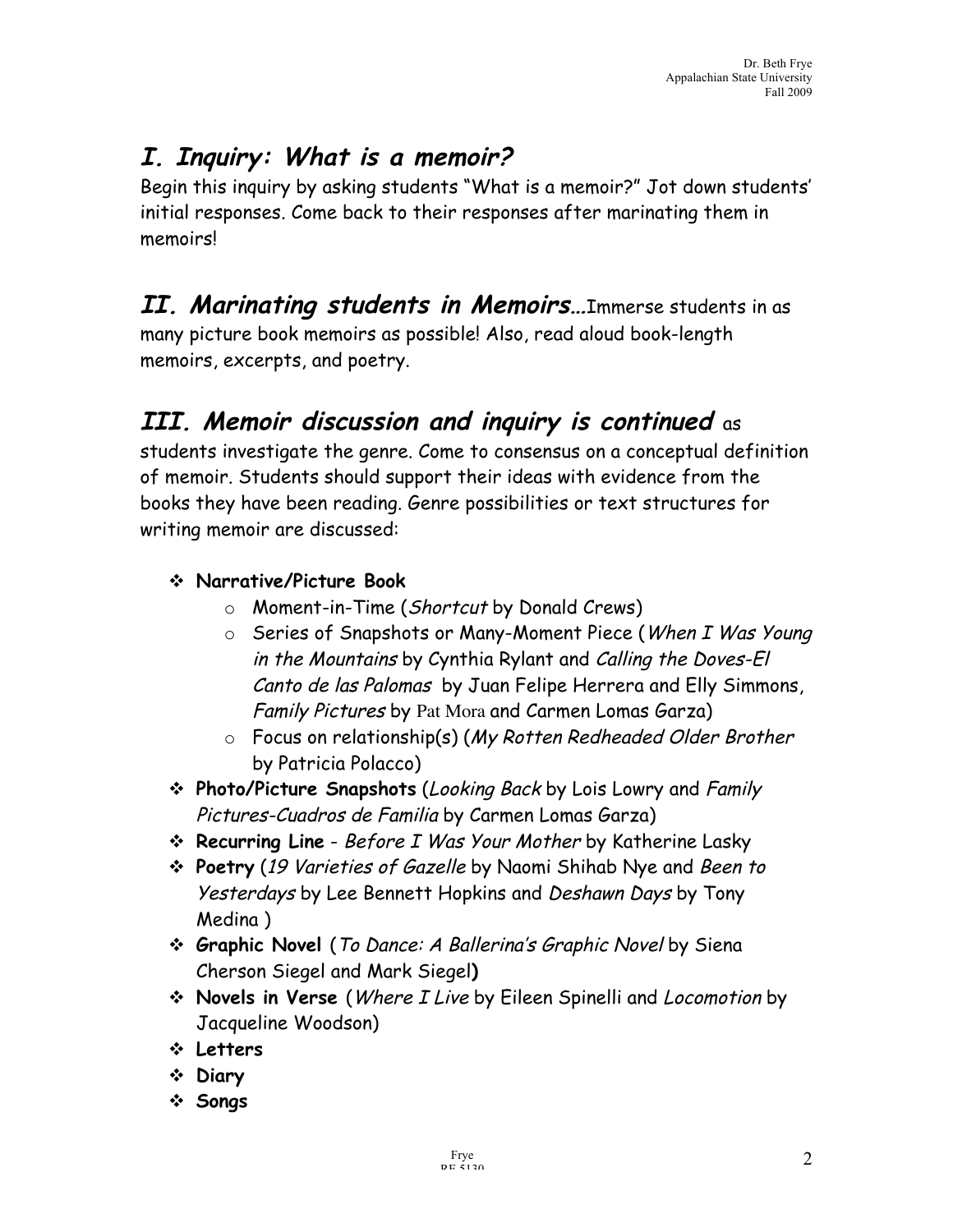#### **Photo Story (Written script)**

#### Conceptualizing Memoir:

A memoir is a reflection on a memory; a memoir is retrospective, a look back in time. The writer tries to capture the "true essence" of the memory by bringing meaning to the memory. A memoir does not only recount an episode or a memory (like we often see in personal narrative), but also the memoir reveals the person. For example, a personal narrative may recount a first bike ride, or a trip to the beach. But for the memoirist, the purpose of the story is to reveal something enduring about oneself. As the writer, you are searching for the truth and significance of the story.

#### **The External and Internal Journey of a Story**- Lucy Calkins

- External Events move the story forward.
- Internal Responses create a journey of feelings.
- $\div$  As the external events of the story move along, the main character will begin to feel, see, and think differently.

#### External Events create Internal Responses Shortcut by Donald Crews

| <b>External Event</b> | <b>Internal Response</b> |
|-----------------------|--------------------------|
|                       |                          |
|                       |                          |
|                       |                          |
|                       |                          |
|                       |                          |
|                       |                          |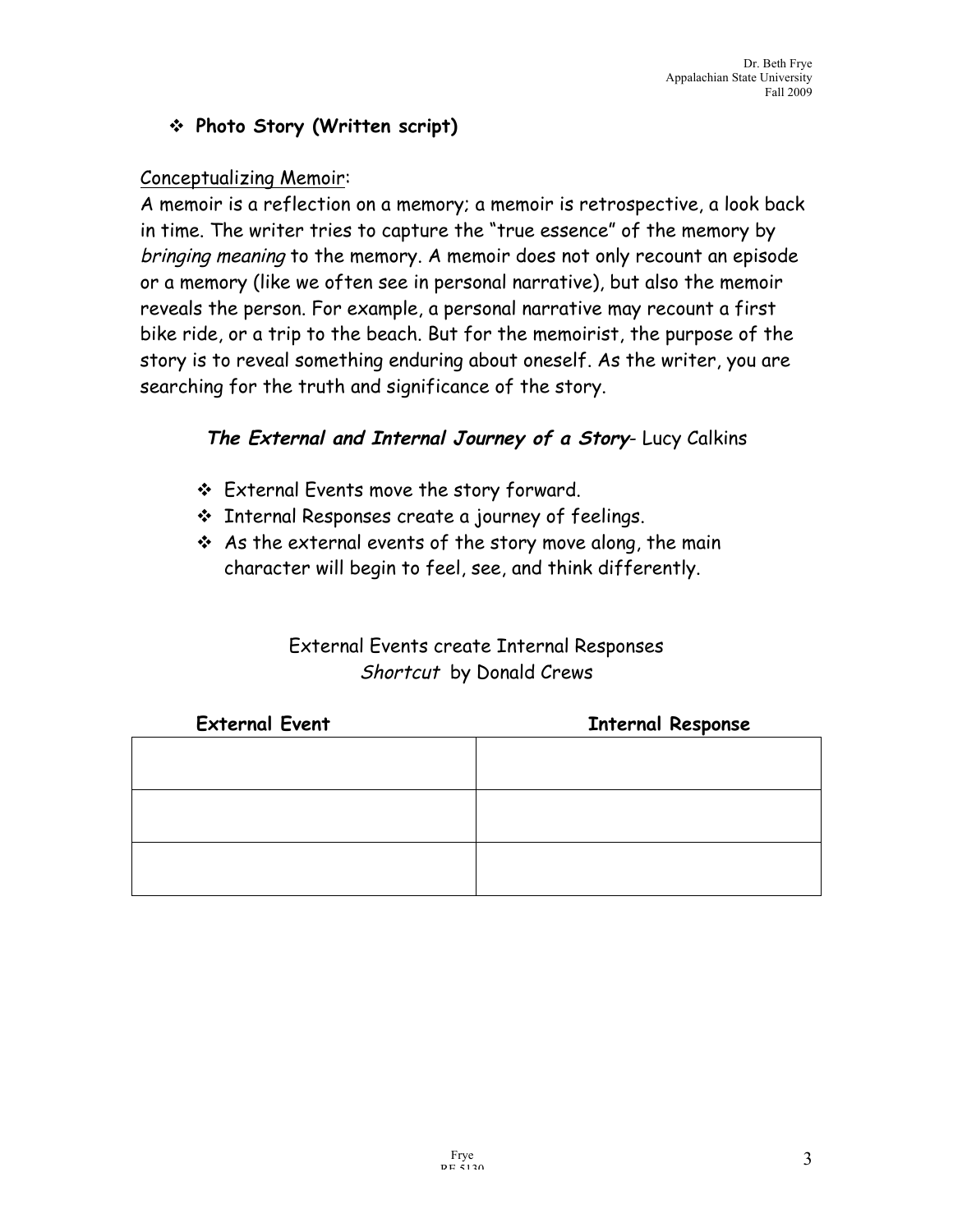#### External Events create Internal Responses "Mama Sewing" from Childtimes by Eloise Greenfield

| <b>External Event</b> | <b>Internal Response</b> |
|-----------------------|--------------------------|
|                       |                          |
|                       |                          |
|                       |                          |
|                       |                          |
|                       |                          |
|                       |                          |

### **IV. Stirring Memories: Getting Ready to Write Memoirs**

Acknowledge the significance of children's life topics!

Invoke memories by inviting students to:

- $\cdot$  Tell stories about things that have happened in their lives. You may begin by telling an evocative story of your own.
- Create self-portraits and reflect on them. Think of a visual metaphor to describe you as a learner or person.
- Illustrate a powerful memory—paint, collage, pastels, crayons, etc.
- Respond in writing to a memoir (literary model) that the teacher reads aloud. Respond to the prompts:
	- o What does this memoir remind you of from your own life?
	- o What does this memoir make you feel? What from your own life informs that feeling?
	- o Respond to this memoir by writing a story from your own life.

Other options:

- Read Aloud two or three short, evocative poems or snapshots. Ask students to jot down words or phrases that "ring true" with them or that "ring out like a bell."
- Next, look at the word or phrase and think of memories that connect to it. Ask students, "What does that word or phrase mean in your life?" This capitalizes on students' emotions.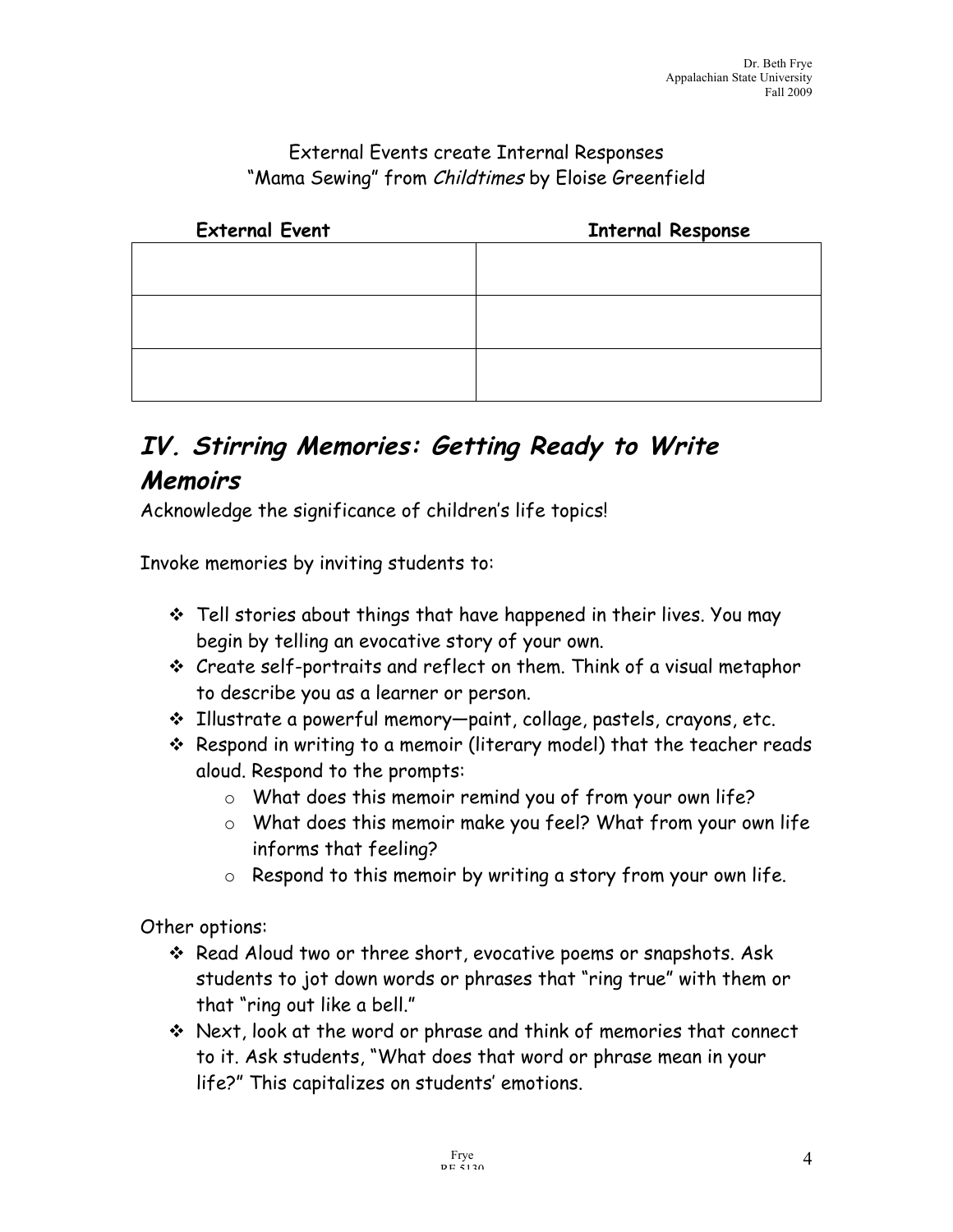#### **Topics for Invoking Memoir Writing**

- **Name Piece (See our lesson on NAMES)**
- Invite students to write down **"stand-out moments."** Ask students, "What moments in your life do you remember as being important, or happy, or sad?"
- Think about some of these "**defining moments"** in life…some may include for students:
	- o Birth of a sibling
	- o Getting a pet
	- o Family trip
	- o Favorite transportation (bike, skateboard, car, etc.)
	- o Learning how to do something
	- o Discovering something you do well
	- o Winning or losing a contest
	- o Moving
	- o Favorite Saying
	- o Family Secret
	- o Meeting a best friend
	- o Falling in love or a first kiss
	- o A special birthday, holiday, or vacation
	- o Doing something that took a lot of courage
	- o A major illness or accident
	- o Being lost
	- o Developing physically in adolescence
	- o Divorce
	- o Death of a loved one or pet
	- o Trip you have taken
	- o Special family tradition
- Think about **family stories that have been told about you**.
- Think about selected **people in your life, religion, ethnicity** and **culture**.
- Think about **places**: landscapes, neighborhood, block, certain houses, secret or private places.
- Think about **rooms** in your home (kitchen, den, dining room, bedroom) and memories these places evoke.
- Write about **candid photographs**.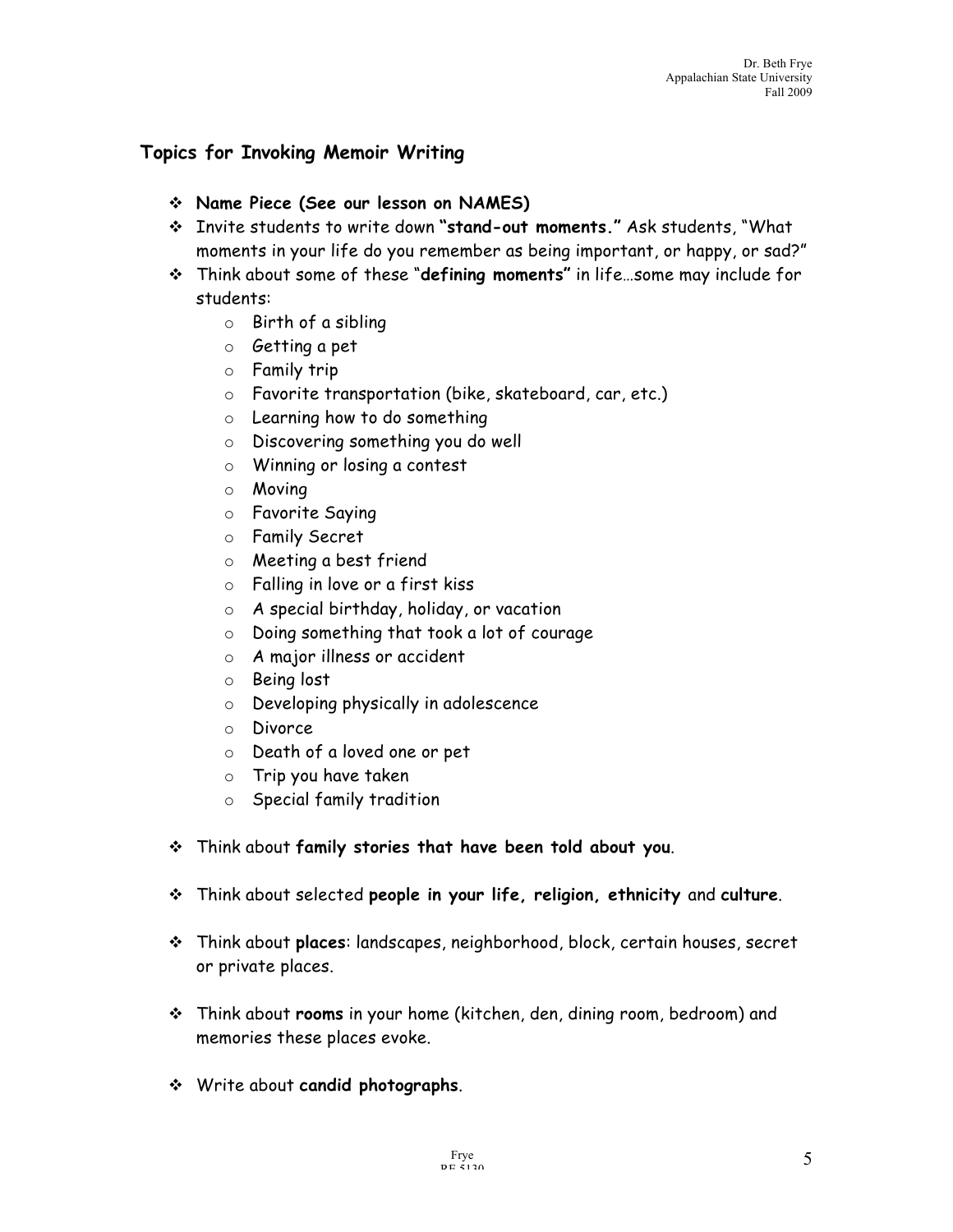- o These guiding questions may help:
	- Describe the place where the photograph was taken.
	- Describe the other people in the photograph and their relation to you.
	- What happened right before this photograph was taken? After?
	- What surprises you about this picture, now that you really look at it?
	- Who is missing from this picture? Why?
	- What can't we see in the picture?
	- If that little person who is you in the picture could talk, what would he or she be saying?
- Write about **special objects** that you know you can write a lot about.
	- o These guiding questions may help:
		- Describe the object precisely. What is it made of? What does it feel like? How is it the same or different from other objects like it?
		- Describe who gave this object to you and what your relationship was or is.
		- Tell the story of the moment you acquired this object.
		- What was your life like before you had the object?
		- How did your life change after getting this object?
		- What would happen if you ever lost this object or it was ruined?
		- What does this object say about you? I am the kind of person who…(loves anything chocolate; values homemade gifts; is athletic and loves adventure)
		- In other words, what does this object **mean to you!!!**
- List **memory-laden smells**: food, mom's perfume, mountain evergreens, dirt, ocean, fresh-cut grass.
- **The key to writing successful memoirs is that students choose their own landmark moments to write about**.
- **V. Choosing a Seed from Your Notebook**
- **VI. Choosing a Mentor Book! Very Important!**
- **VII. Drafting your memoir**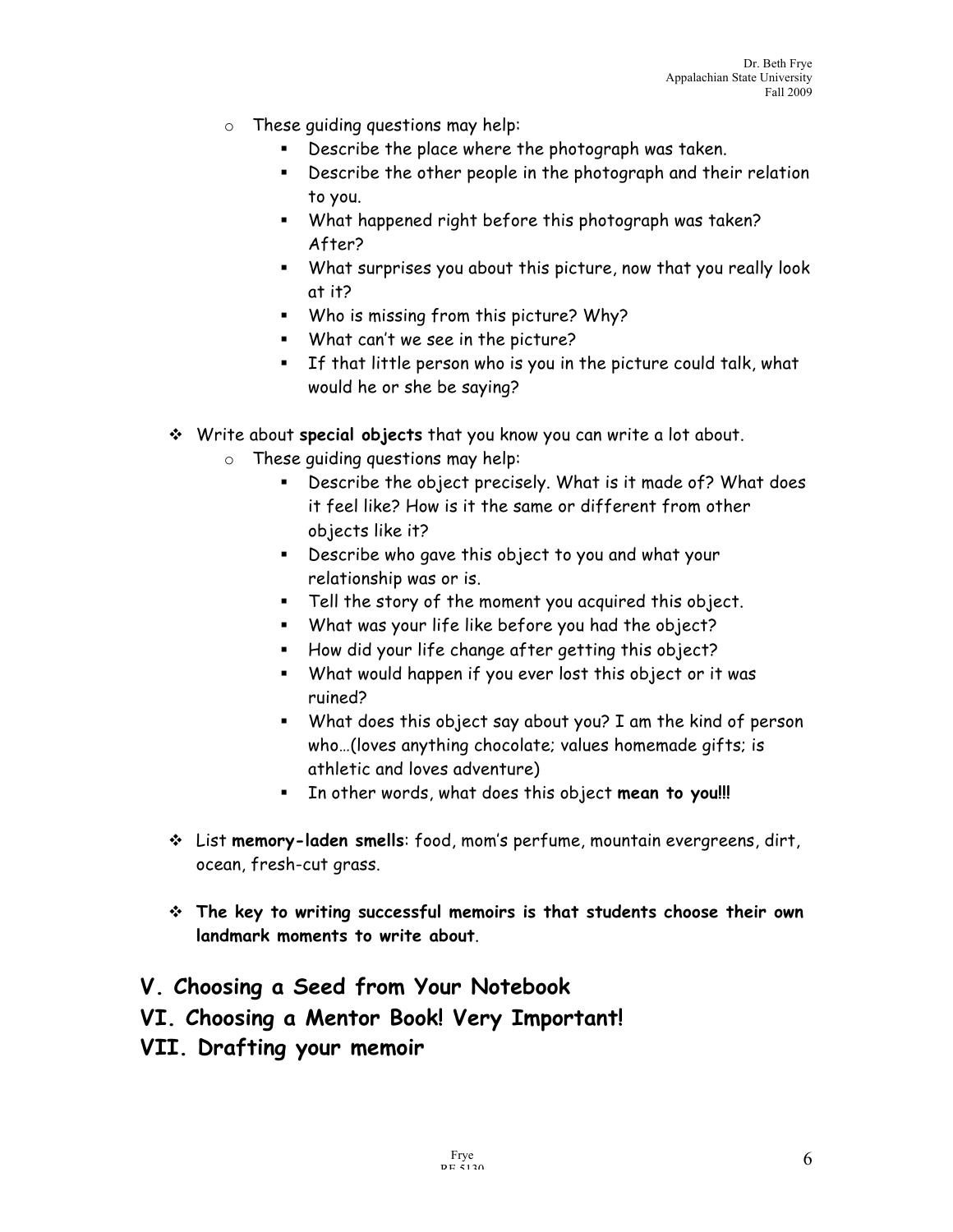## **Memoirs,** Autobiographies, and First-Person **Narratives** in Children's Literature

Ballard, Robin. Carnival.  **Brinckloe, Julie. Fireflies.** Byars, Betsy. The Moon & I. **Cisneros, Sandra. The House on Mango Street.** Collier, Bryan. Uptown. Cooney, Barbara. Hattie and the Wild Waves. Creech, Sharon. Walk Two Moons. **Crews, Donald. Bigmama's Crews, Donald. Shortcut. Dahl, Roald. Boy** Danziger, Paula. The Cat Ate My Gymsuit. Danziger, Paula. Amber Brown Is Not a Crayon. De Trevino, Elizabeth Barton. I, Juan de Pareja. DiCamillo, Kate. Because of Winn-Dixie. Ekoomiak, Normee. Arctic Memories.  **Ehrlich, Amy. When I Was Your Age: Original Stories About Growing Up- Volume One** Forbes, Kathryn. Mama's Bank Account. **Fritz, Jean. Homesick: My Own Story.** Gantos, Jack. Joey Pigza Loses Control. Gantos, Jack. Joey Pigza Swallowed the Key. **Gantos, Jack. Hole in My Life. Garza, Carmen Lomas. Family Pictures-Cuadros de Familia. Gray, Libba Moore. My Mama Had a Dancing Heart. Greenfield, Eloise. Childtimes.** Harshman, Marc. A Little Excitement. **Hendershot, Judith. In Coal Country.** Hest, Amy. Jamaica Louise James. **Hopkins, Lee Bennett. Been to Yesterdays.** Hort, Lenny. How Many Stars in the Sky? Horvath, Polly. Everything on a Waffle. Houston, Gloria. My Great-Aunt Arizona. Krudop, Walter Lyon. Blue Claws. **Laminack, Lester. Saturdays and Teacakes Lasky, Katherine. Before I Was Your Mother. Lowry, Lois. Looking Back.** Lyon, George Ella. Basket. MacLachlan, Patricia. Baby.